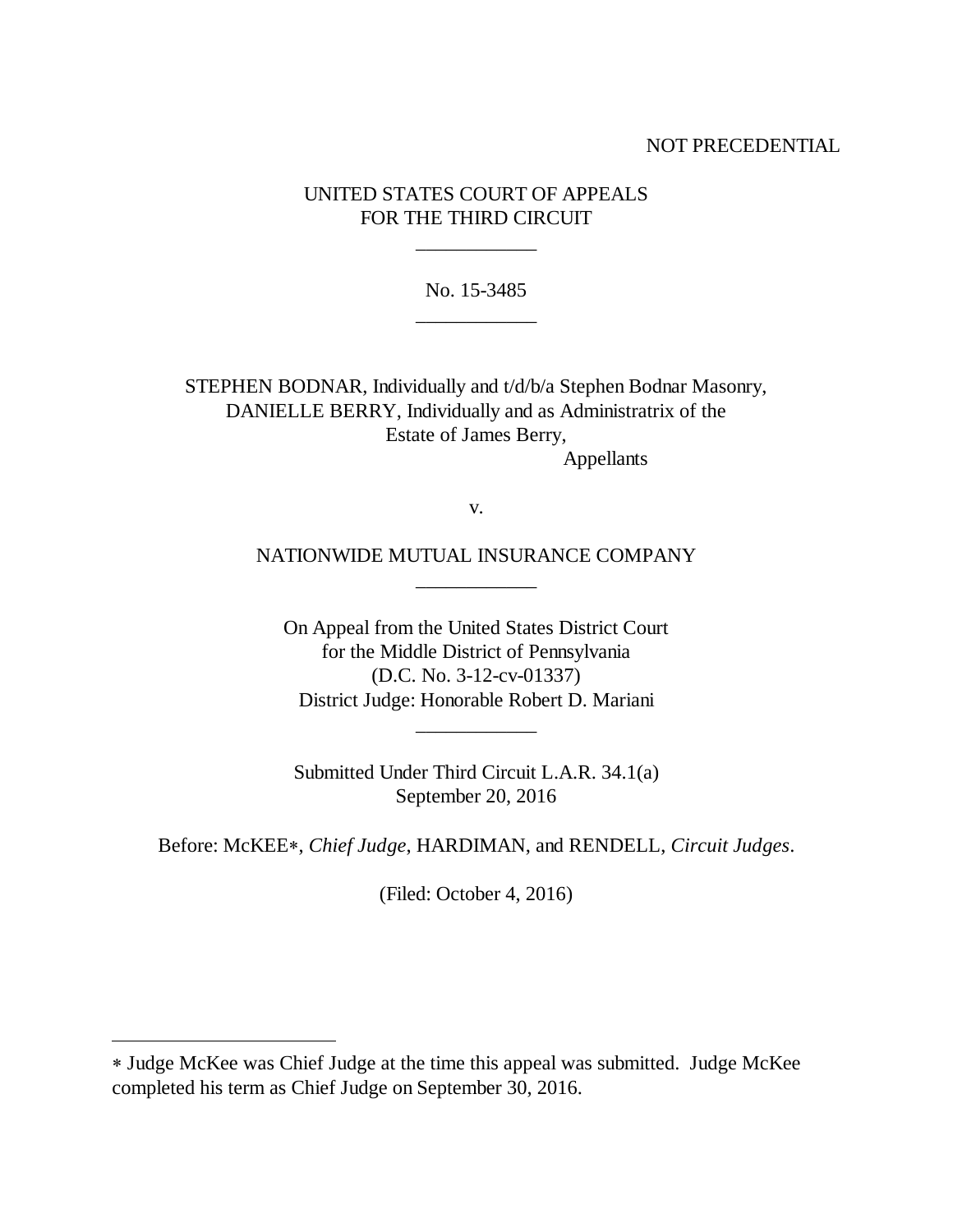# OPINION\*\* \_\_\_\_\_\_\_\_\_\_\_\_

\_\_\_\_\_\_\_\_\_\_\_\_

#### HARDIMAN, *Circuit Judge*.

Stephen Bodnar and Danielle Berry appeal the District Court's summary judgment in favor of Nationwide Mutual Insurance Company. We will affirm.

I

In April 2010, Stephen Bodnar owned a masonry business that was developing land in Luzerne County, Pennsylvania, for the purpose of opening a campground. Bodnar paid James Berry to work at the site. Both men were digging a trench for a sewer line when the sides of the trench collapsed. Bodnar survived, but Berry died from his injuries.

After the accident, Berry's widow Danielle sued Bodnar and the campground. Bodnar was insured under a commercial general liability policy with Nationwide and filed a claim with the company for indemnification. Nationwide hired a lawyer to defend Bodnar in the underlying lawsuit.

While that lawsuit was pending, Nationwide investigated Bodnar's claim to determine whether it owed coverage, which depended on whether Berry had been working for Bodnar as an employee or as a temporary worker. If the former, the policy would not

<sup>\*\*</sup> This disposition is not an opinion of the full Court and pursuant to I.O.P. 5.7 does not constitute binding precedent.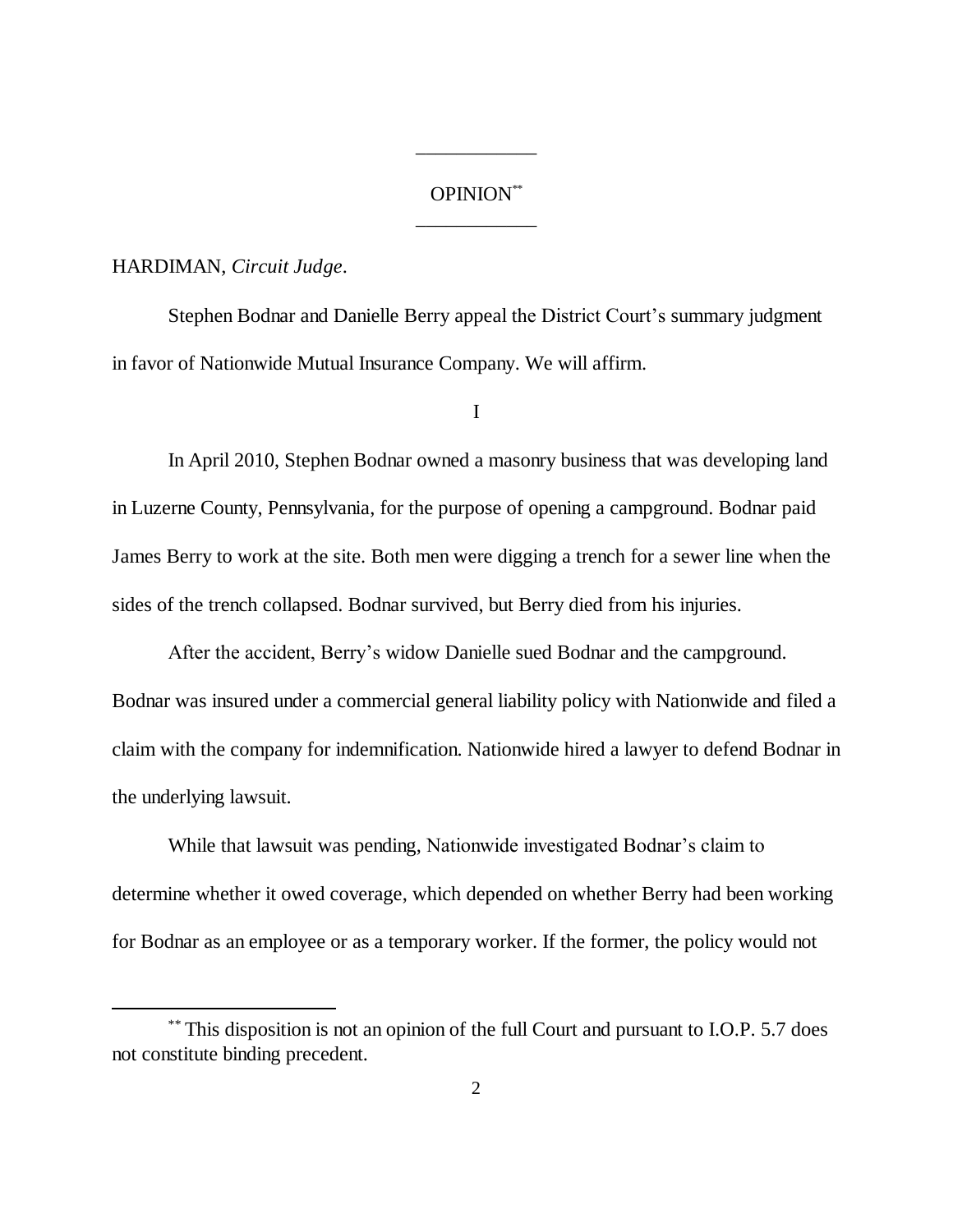cover Berry because employees were specifically excluded under the insurance policy. If Berry was a temporary worker, however, the policy would cover him.

Nationwide's claim file included conflicting information about Berry's status. Some evidence suggested Berry was an employee: Nationwide learned that Bodnar's workers' compensation insurer was investigating a possible workers' compensation claim; OSHA reports identified Bodnar as Berry's employer; and Bodnar issued compensation checks and payroll documents to Berry after the accident. However, other evidence suggested that Berry was a temporary worker, including statements from Bodnar.

To determine its obligations under the policy, Nationwide filed a declaratory judgment action in the Luzerne County Court of Common Pleas in August 2011. As part of that action, Nationwide took Bodnar's deposition in March 2012. Bodnar testified that Berry was a temporary worker and not an employee because Berry brought his own tools to work, Berry only planned to work with Bodnar for a few weeks, and Bodnar did not pay Berry like a regular employee. In February 2013, Nationwide discontinued its declaratory judgment action, and paid Danielle Berry the policy limit of \$1 million, plus interest.<sup>1</sup>

Meanwhile, in June 2012, Bodnar and Berry filed this action, alleging that Nationwide handled Bodnar's claim for indemnification in bad faith and breached its

 $\overline{a}$ 

<sup>&</sup>lt;sup>1</sup> Bodnar and Danielle Berry entered a settlement agreement in August 2012, whereby Bodnar agreed to pay Berry the \$1 million limit of his insurance policy, with accrued interest, and to transfer his interests in the policy to her. In return, Berry agreed to indemnify Bodnar from any further liability or claims.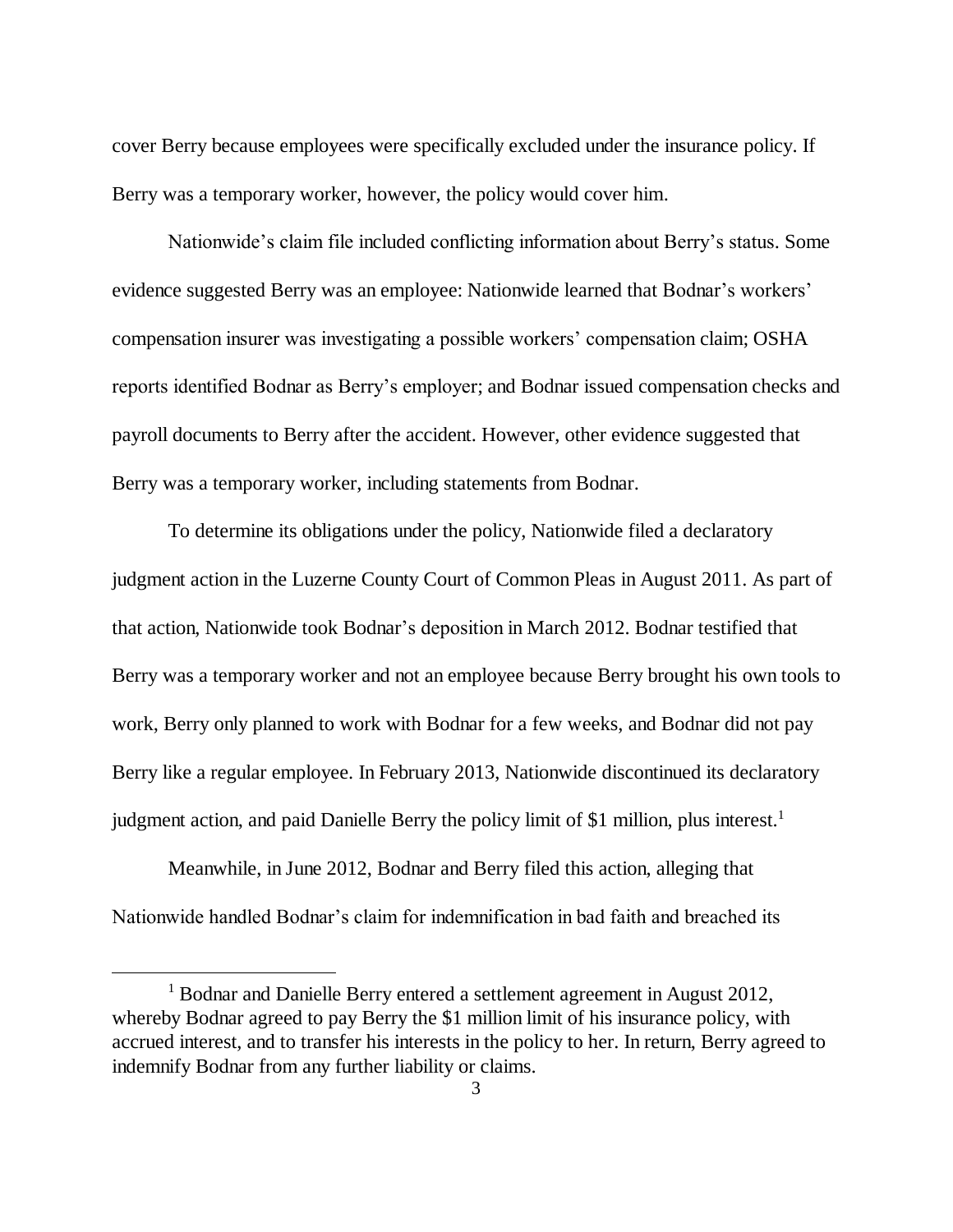contractual duty of good faith and fair dealing. After discovery, Nationwide filed a motion for summary judgment. The District Court heard oral argument and granted Nationwide's motion. The Court found that the undisputed facts of record did not support bad faith or a breach of the duty of good faith and fair dealing. The Court explained: "The claims file reflects information that indicates that Berry variously could have been an employee, a temporary worker, or independent contractor. . . . Plaintiffs may not like how the claim was handled, but it cannot be said that Nationwide breached any duty under these facts." App. 35–36. Appellants moved for reconsideration, which was denied. This timely appeal followed.

#### $\Pi^2$

In the insurance context, "bad faith" means "any frivolous or unfounded refusal to pay proceeds of a policy." *Terletsky v. Prudential Prop. & Cas. Ins. Co.*, 649 A.2d 680, 688 (Pa. Super. 1994) (quoting *Black's Law Dictionary* 139 (6th ed. 1990)); *see* 42 Pa. C.S.A. § 8371 (providing a remedy for bad faith). Bad faith must be demonstrated by clear and convincing evidence, even on summary judgment. *Post v. St. Paul Travelers Ins. Co.*, 691 F.3d 500, 523 (3d Cir. 2012). "A reasonable basis is all that is required to defeat a claim of bad faith." *Id.* (citation omitted). Moreover, "mere negligence or bad judgment

 $\overline{a}$ 

<sup>&</sup>lt;sup>2</sup> The District Court had jurisdiction under 28 U.S.C. § 1332, and we have appellate jurisdiction under 28 U.S.C. § 1291.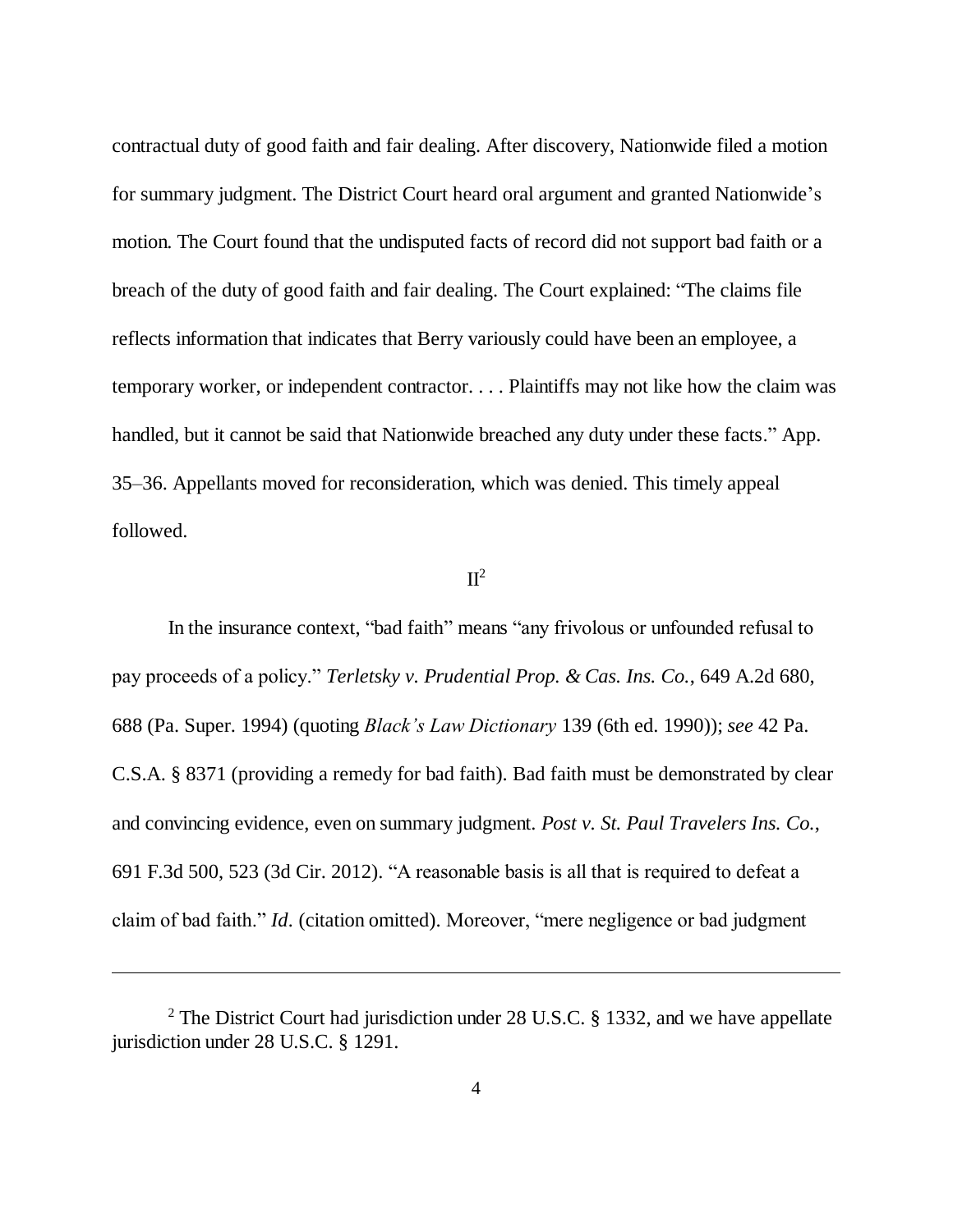does not constitute bad faith; knowledge or reckless disregard of a lack of a basis for denial of coverage is necessary." *Id.* (citation omitted). Because Nationwide ultimately paid the full policy limit, Appellants' bad faith claim is based on the company's investigation of Bodnar's claim. *See Rancosky v. Wash. Nat'l Ins. Co.*, 130 A.3d 79, 94 (Pa. Super. 2015) ("Bad faith conduct includes lack of good faith investigation into the facts.").

Appellants argue that Nationwide failed to conduct an unbiased investigation in good faith. They first argue that Nationwide had a "predisposition toward denial," and "focused upon exclusion and accepted no facts contrary to its initial conclusion." Bodnar Br. 18, 30. As the District Court correctly observed, however, the claims file showed that Nationwide evaluated Bodnar's claim, consulted with legal counsel, and tried to determine whether Berry was an employee or a temporary worker. Rather than denying the claim, Nationwide filed a declaratory judgment action and asked a court to adjudicate Berry's employment status to determine whether there was coverage. And Nationwide ultimately paid the policy's liability limit, which demonstrated its willingness to consider new evidence and adjust its position. In any event, Nationwide had the right to investigate Bodnar's claim and determine whether it was covered under the policy, regardless of whether Nationwide initially sought to exclude the claim. *See Post*, 691 F.3d at 523 ("[A]n insurer does not act in bad faith by investigating and litigating legitimate issues of coverage." (citation omitted)).

Appellants also argue that the insurance policy had no definition of "employee" and no reasonable method to define the exclusion. Although the policy states that an employee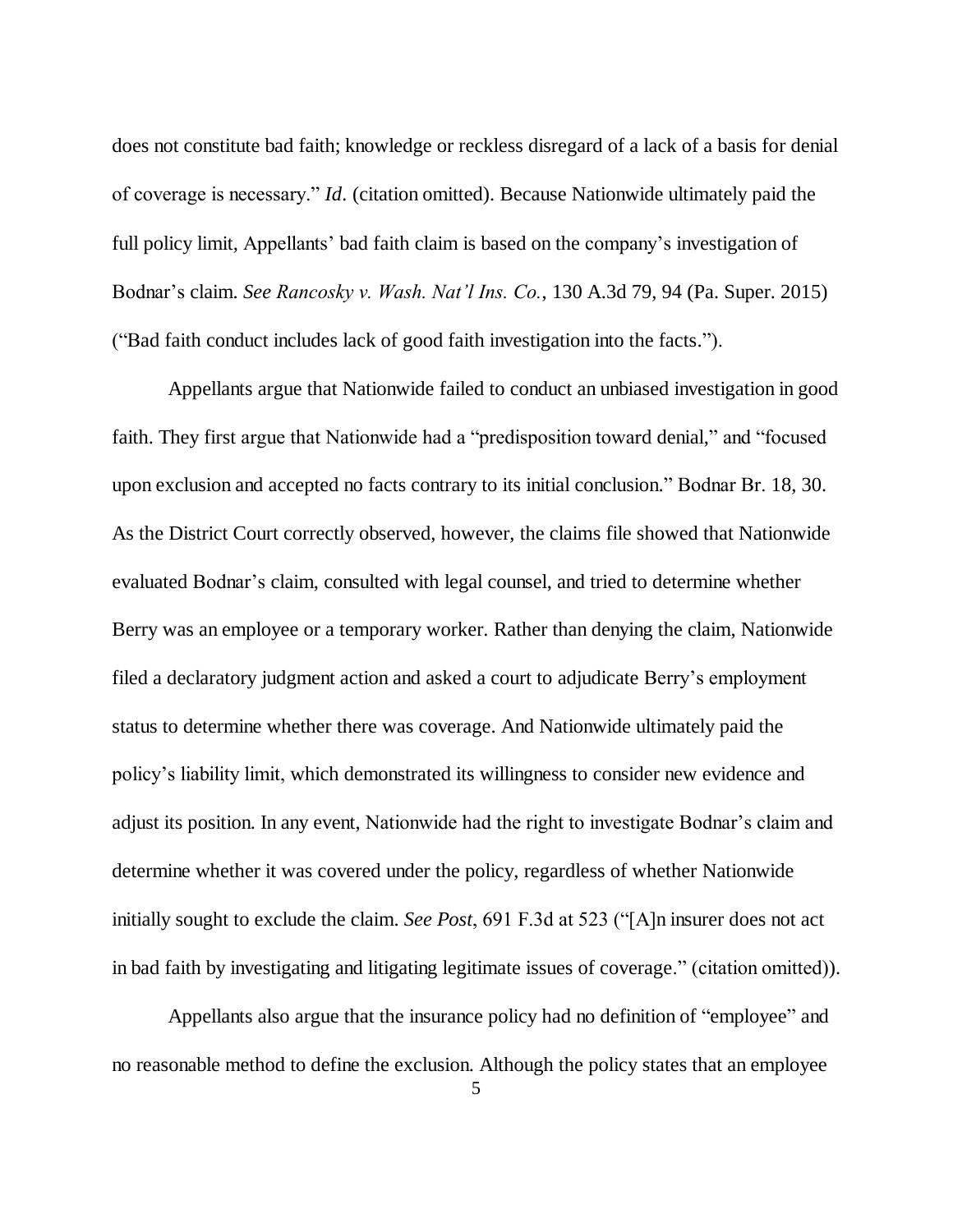includes a leased worker and does not include a temporary worker, Nationwide mainly relies on state case law to determine the employment status of workers. As the District Court explained, there is nothing wrong with relying on state law to define a term. *See, e.g.*, *Donegal Mut. Ins. Co. v. Baumhammers*, 938 A.2d 286, 292 (Pa. 2007) (interpreting undefined term in insurance policy according to Pennsylvania common law). Nor did Nationwide act in bad faith by seeking a determination of its coverage obligations under Pennsylvania law. After investigating Bodnar's claim, Nationwide properly filed a declaratory judgment action to resolve legal ambiguities.

Appellants next argue that Nationwide acted in bad faith by asserting a defense in the declaratory judgment action adverse to Bodnar's interests. Specifically, they argue that Nationwide's decision to assert a workers' compensation defense might have left Bodnar without any liability coverage. As Nationwide points out, however, if Berry were found to be Bodnar's employee, Pennsylvania's Workers' Compensation Act would have provided the "exclusive remedy" for Danielle Berry's claims. *Albright v. Fagan*, 671 A.2d 760, 762 (Pa. Super. 1996) (citing 77 P.S. § 481). As a result, although Mrs. Berry might have been unable to recover damages if the workers compensation carrier denied coverage, Bodnar himself would have been immune from further liability. *See id.* The District Court therefore did not err in rejecting this argument.

Finally, Appellants contend that Nationwide acted in bad faith by reversing course after it began its investigation. The claims file indicates that Nationwide first reached a